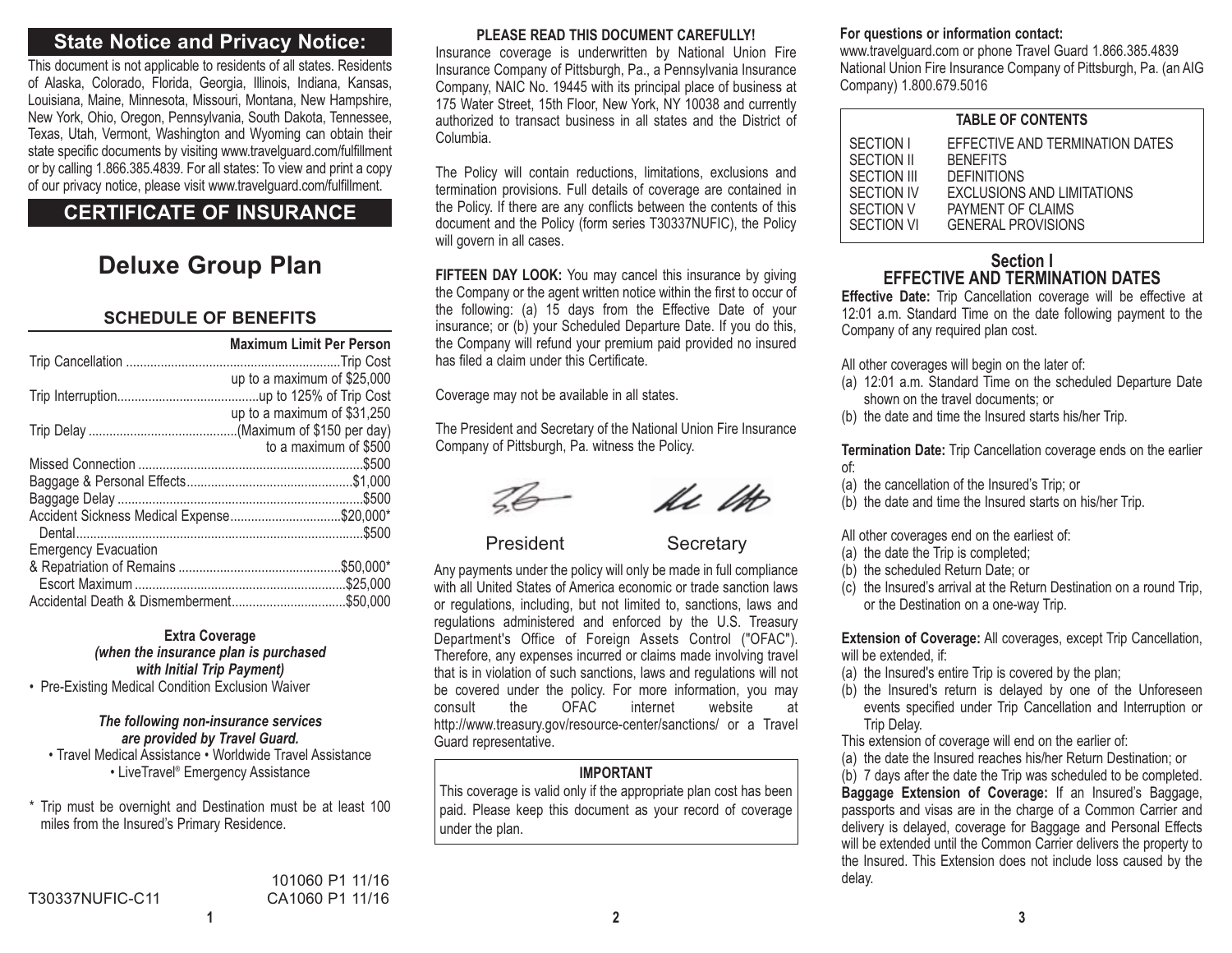## **Section II - BenefitsTRIP CANCELLATION AND INTERRUPTION**

The Company will reimburse the Insured a benefit, up to the Maximum Limit shown in the Schedule or Declarations Page if an Insured cancels his/her Trip or is unable to continue on his/her Trip due to any of the following Unforeseen events:

- (a) Sickness, Injury or death of an Insured, Family Member, Traveling Companion or Business Partner;
	- (1) Sickness or Injury of an Insured, Traveling Companion or Family Member traveling with the Insured must be so disabling as to reasonably cause a Trip to be canceled or interrupted or which results in medically imposed restrictions as certified by a Physician at the time of Loss preventing continued participation in the Trip;
	- (2) Sickness or Injury of a Family Member not traveling with the Insured. Such disability must be so disabling as to reasonably cause a Trip to be canceled or interrupted and must be certified by a Physician;
	- (3) Sickness or Injury of the Business Partner must be so disabling as to reasonably cause the Insured to cancel or interrupt the Trip to assume daily management of the business. Such disability must be certified by a Physician;
- (b) Inclement Weather causing delay or cancellation of travel;
- (c) Strike causing complete cessation of travel services at the point of departure or Destination;
- (d) the Insured's Primary Residence being made Uninhabitable or Inaccessible by Natural Disaster, vandalism or burglary;
- (e) the Insured or Traveling Companion is hijacked, quarantined, subpoenaed or required to serve on a jury;
- (f) a Terrorist Incident in a City listed on the Insured's itinerary within 30 days of the Insured's scheduled arrival;
- (g) the Insured or Traveling Companion is involuntarily terminated or laid off through no fault of his or her own provided that he or she has been an active employee for the same employer for at least 1 year. Termination must occur following the effective date of coverage. This provision is not applicable to temporary employment, seasonal employment, independent contractors or self-employed persons;
- (h) the Insured and/or Traveling Companion is involved in or delayed due to an traffic accident, substantiated by a police report, while en route to the Insured's Destination.

## **SPECIAL NOTIFICATION OF CLAIM**

The Insured must notify Travel Guard as soon as reasonably possible in the event of a Trip Cancellation or Interruption claim. If the Insured is unable to provide cancellation notice within the required timeframe, the Insured must provide proof of the circumstance that prevented timely notification.

**Trip Cancellation Benefits**: The Company will reimburse the Insured for Forfeited, prepaid Trip Cost up to the Maximum Limit shown in the Schedule or Declarations Page for Trips that are canceled prior to the scheduled Departure due to any of the Unforeseen events shown above.

**Trip Interruption Benefits:** The Company will reimburse the Insured up to the Maximum Limit shown in the Schedule or Declarations Page for Trips that are interrupted due to the Unforeseen events shown above for:

- (a) Unused portion of nonrefundable, prepaid insured Trip Cost, and
- (b) additional transportation expenses incurred by the Insured, either
	- (1) to the Return Destination; or
	- (2) from the place that the Insured left the Trip to the place that the Insured may rejoin the Trip; or
- (c) additional transportation expenses incurred by the Insured to reach the original Trip Destination if the Insured is delayed and leaves after the Departure Date.

However, the benefit payable under (b) and (c) above will not exceed the cost of economy airfare or the same class as the Insured's original ticket, less any refunds paid or payable, by the most direct route.

## **SINGLE OCCUPANCY BENEFIT**

The Company will reimburse the Insured, up to the Trip Cancellation and Trip Interruption Maximum Limits shown in the Schedule or Declarations Page, for the additional cost incurred during the Trip as a result of a change in the per person occupancy rate for prepaid, nonrefundable travel arrangements if a person booked to share accommodations with the Insured has his/her Trip canceled or interrupted due to any of the Unforeseen events shown in the Trip Cancellation and Trip Interruption section and the Insured does not cancel.

# **TRIP DELAY**

The Company will reimburse the Insured up to the Maximum Limit shown in the Schedule or Declarations Page for Reasonable Additional Expenses until travel becomes possible to the originally scheduled Destination, if the Insured's Trip is delayed 6 or more consecutive hours and prevents the Insured from reaching the intended Destination as a result of a cancellation or delay of his/her Trip for one of the Unforeseen events listed below:

- (a) Injury or Sickness of the Insured or Traveling Companion;
- (b) Common Carrier delay;
- (c) the Insured's or Traveling Companion's lost or stolen passports, travel documents or money;
- (d) the Insured or Traveling Companion is quarantined;
- (e) Natural Disaster.

Incurred expenses must be accompanied by receipts.

This benefit is payable for only one delay per Insured, per Trip. If the Insured incurs more than one delay in the same Trip the Company will reimburse the Insured for the delay with the largest benefit up to the Maximum Limit shown in the Schedule or Declarations Page. The Insured Must: Contact Travel Guard as soon as he/she knows his/her Trip is going to be delayed more than 6 hours.

# **MISSED CONNECTION**

If, while on a Trip, the Insured misses a Trip departure resulting from cancellation or delay of 3 or more hours of all regularly scheduled airline flights due to Inclement Weather or Common Carrier caused delay, the Company will reimburse the Insured up to the Maximum Limit shown in the Schedule or DeclarationsPage for:

- (a) additional transportation expenses incurred by the Insured to join the departed Trip; and
- (b) pre-paid, non-refundable Trip payments for the Unused portion of the Trip.

The Common Carrier must certify the delay of the regularly scheduled airline flight.

# **BAGGAGE AND PERSONAL EFFECTS**

The Company will reimburse the Insured, up to the Maximum Limit shown in the Schedule or Declarations Page subject to the special limitations shown below, for Loss, theft or damage to the Insured's Baggage, personal effects, passports, travel documents, credit cards and visas during the Insured's Trip.

## **Special Limitations:**

The Company will reimburse the Insured up to:

- •\$500 for the first item and thereafter
- •\$250 per each additional item
- •\$500 aggregate on all Losses to: jewelry, watches, furs, cameras and camera equipment, camcorders, computers, electronic devices, including but not limited to: lap top computers, cell phones, electronic organizers and portable CD players.

Items over \$150 must be accompanied by original receipts.

The Company will pay the lesser of:

- (a) the cash value (original cash value less depreciation) as determined by the Company or
- (b) the cost of replacement.

The Company may take all or part of the damaged Baggage at the appraised or agreed value. In the event of a Loss to a pair or set of items, the Company may at its option:

- (a) repair or replace any part to restore the pair or set to its value before the Loss; or
- (b) pay the difference between the cash value of the Baggage before and after the Loss.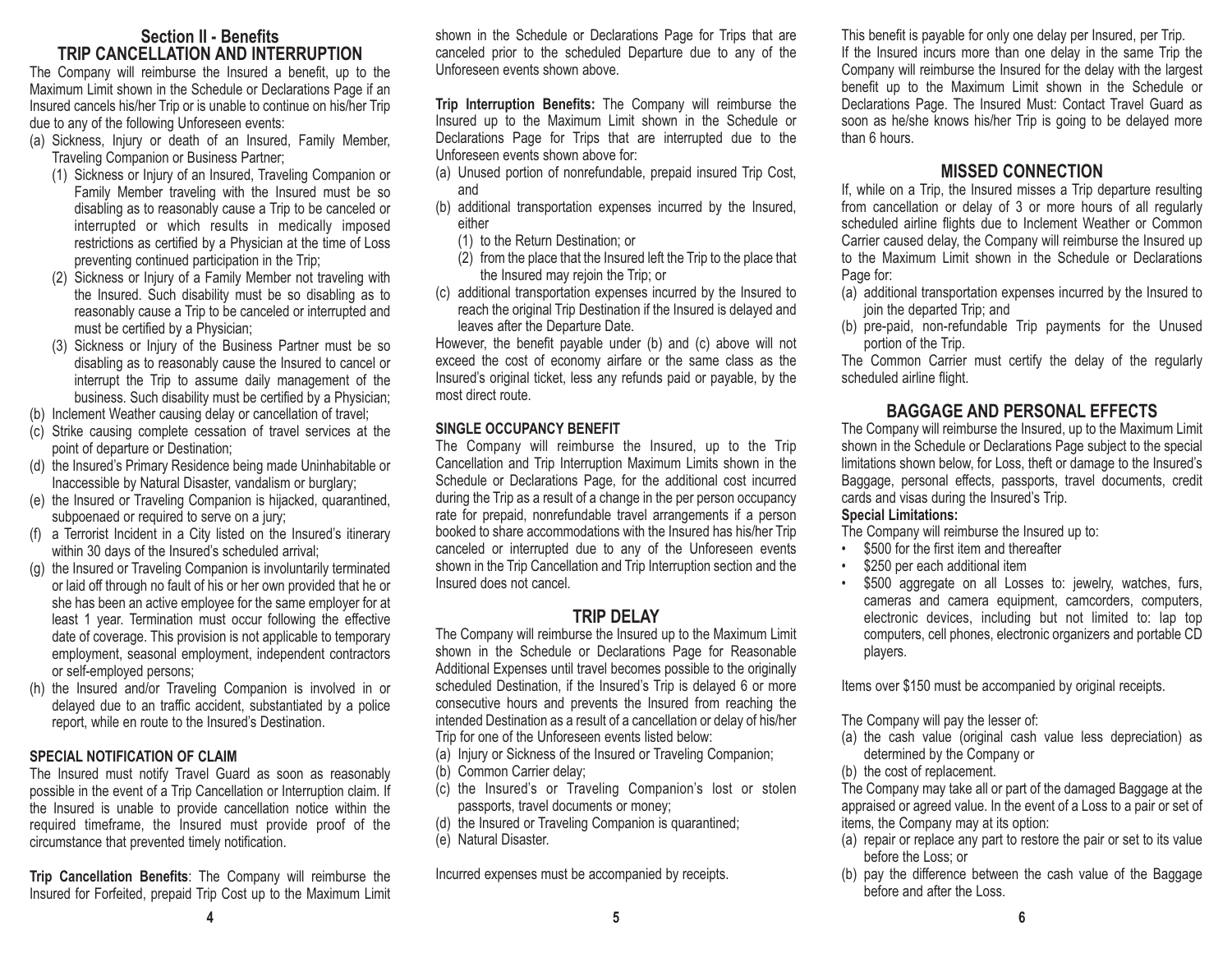The Company will only pay for Loss due to unauthorized use of the Insured's credit cards if the Insured has complied with all requirements imposed by the issuing credit card companies.

## **BAGGAGE DELAY**

If the Insured's Baggage is delayed or misdirected by the Common Carrier for more than 24 hours while on a Trip, the Company will reimburse the Insured up to the Maximum Limit shown in the Schedule or Declarations Page for the purchase of Necessary Personal Effects. Necessary Personal Effects do not include jewelry, perfume and alcohol. Incurred expenses must be accompanied by receipts. This benefit does not apply if Baggage is delayed after the Insured has reached his/her Return Destination.

## **ACCIDENT SICKNESSMEDICAL EXPENSE BENEFIT**

If, while on a Trip, an Insured suffers an Injury or Sickness that requires him or her to be treated by a Physician, the Company will pay a benefit for Reasonable and Customary Charges, up to the Maximum Limit shown in the Schedule or Declarations Page. The Company will reimburse the Insured for Medically Necessary Covered Expenses incurred to treat such Injury or Sickness within one year of the date of the accident that caused the Injury or the onset of the Sickness provided the initial documented treatment was received from a Physician during the Trip. The Injury must first occur or the Sickness must first begin while on an overnight Trip with a Destination of at least 100 miles from the Insured's Primary Residence, while covered under the Policy.

#### **Covered Expenses:**

The Company will reimburse the Insured for:

- •services of a Physician or registered nurse (R.N.);
- •Hospital charges;
- •X-rays;
- •local ambulance services to or from a Hospital;
- • artificial limbs, artificial eyes, artificial teeth or other prosthetic devices;
- • the cost of emergency dental treatment only during a Trip limited to the Maximum Limit shown in the Schedule orDeclarations Page. Coverage for emergency dental treatment does not apply if treatment or expenses are incurred after the Insured has reached his/her Return Destination, regardless of the reason. The treatment must be given by a Physician or dentist.

**Advance Payment:** If an Insured requires admission to a Hospital, Travel Guard will arrange advance payment, if required. Hospital confinement must be certified as Medically Necessary by the onsite attending Physician.

## **EMERGENCY EVACUATIONAND REPATRIATION OF REMAINS**

The Company will pay for Covered Emergency Evacuation Expenses incurred due to an Insured's Injury or Sickness that occurs while he or she is on a Trip. Benefits payable are subject to the Maximum Limit shown in the Schedule or Declarations Page for all Emergency Evacuations due to all Injuries from the same accident or all Sicknesses from the same or related causes during an overnight Trip with a Destination of at least 100 miles from the Insured's Primary Residence.

**Covered Emergency Evacuation Expenses** are the Reasonable and Customary Charges for necessary Transportation, related medical services and medical supplies incurred in connection with the Emergency Evacuation of the Insured. All Transportation arrangements made for evacuating the Insured must be by the most direct and economical route possible and required by the standard regulations of the conveyance transporting the Insured. Expenses for Transportation must be:

- (a) ordered by the onsite attending Physician who must certify that the severity of the Insured's Injury or Sickness warrants his or her Emergency Evacuation and adequate medical treatment is not locally available; and
- (b) authorized in advance by Travel Guard. In the event the Insured's Injury or Sickness prevents prior authorization of the Emergency Evacuation, Travel Guard must be notified as soon as reasonably possible.

The Company will also pay a benefit for reasonable and customary expenses incurred for an escort's transportation and accommodations subject to the Escort Maximum Limit shown in the Schedule or Declarations Page if an onsite attending Physician recommends in writing that an escort accompany the Insured. **Special Limitation:** In the event Travel Guard could not be contacted to arrange for Emergency Evacuation, benefits are limited to the amount the Company would have paid had the Company or its authorized representative been contacted. **Emergency Evacuation** means:

- (a) Transportation from the place where the Insured is Injured or sick to the nearest adequate licensed medical facility where appropriate medical treatment can be obtained; and/or
- (b) Transportation from a local medical facility to the nearest adequate licensed medical facility to obtain appropriate medical treatment if the onsite attending Physician certifies that additional Medically Necessary treatment is needed but not locally available; and the Insured is medically able to travel; and/or
- (c) Transportation to the adequate licensed medical facility nearest the Insured's home to obtain further medical treatment or to recover, after being treated at a local licensed medical facility, and the onsite attending Physician determines that the Insured is medically able to be transported.

Advanced authorization by Travel Guard is needed for (a), (b) and (c) above.

## **ADDITIONAL BENEFIT**

In addition to the above covered expenses, if the Company has previously evacuated an Insured to a medical facility, the Company will reimburse the Insured his/her airfare costs, less refunds from the Insured's Unused transportation tickets, from that facility to the Insured's Return Destination or home, within one year from the Insured's original Return Date. Airfare costs will be based on medical necessity or same class as the Insured's original tickets.

## **REPATRIATION OF REMAINS**

 The Company will pay Repatriation Covered Expenses up to the Maximum Limit shown in the Schedule or Declarations Page to return the Insured's body to the City of burial if he/she dies during the Trip.

**Repatriation Covered Expenses** include, but are not limited to, the reasonable and customary expenses for:

- (a) embalming;
- (b) cremation;
- (c) the most economical coffins or receptacles adequate for transportation of the remains; and
- (d) transportation of the remains, by the most direct and economical conveyance and route possible.

Travel Guard must make all arrangements and authorize all expenses in advance for this benefit to be payable.

**Special Limitation:** In the event the Company or the Company's authorized representative could not be contacted to arrange for Repatriation Covered Expenses, benefits are limited to the amount the Company would have paid had the Company or its authorized representative been contacted.

# **ACCIDENTAL DEATH AND DISMEMBERMENT**

The Company will reimburse the Insured for this benefit for one of the Losses shown in the Table of Losses below if the Insured isInjured other than while riding as a passenger in or boarding or alighting from or struck or run down by a certified passenger aircraft provided by a regularly scheduled airline or charter and operated by a properly certified pilot. The Loss must occur within 180 days of the date of the accident which caused Injury. The Company will pay the percentage shown below of the Maximum Limit shown in the Schedule or Declarations Page. The accident must occur while the Insured is on the Trip and is covered under the Policy.

If more than one Loss is sustained by an Insured as a result of the same accident, only one amount, the largest applicable to the Losses incurred, will be paid. The Company will not pay more than 100% of the Maximum Limit for all Losses due to the sameaccident.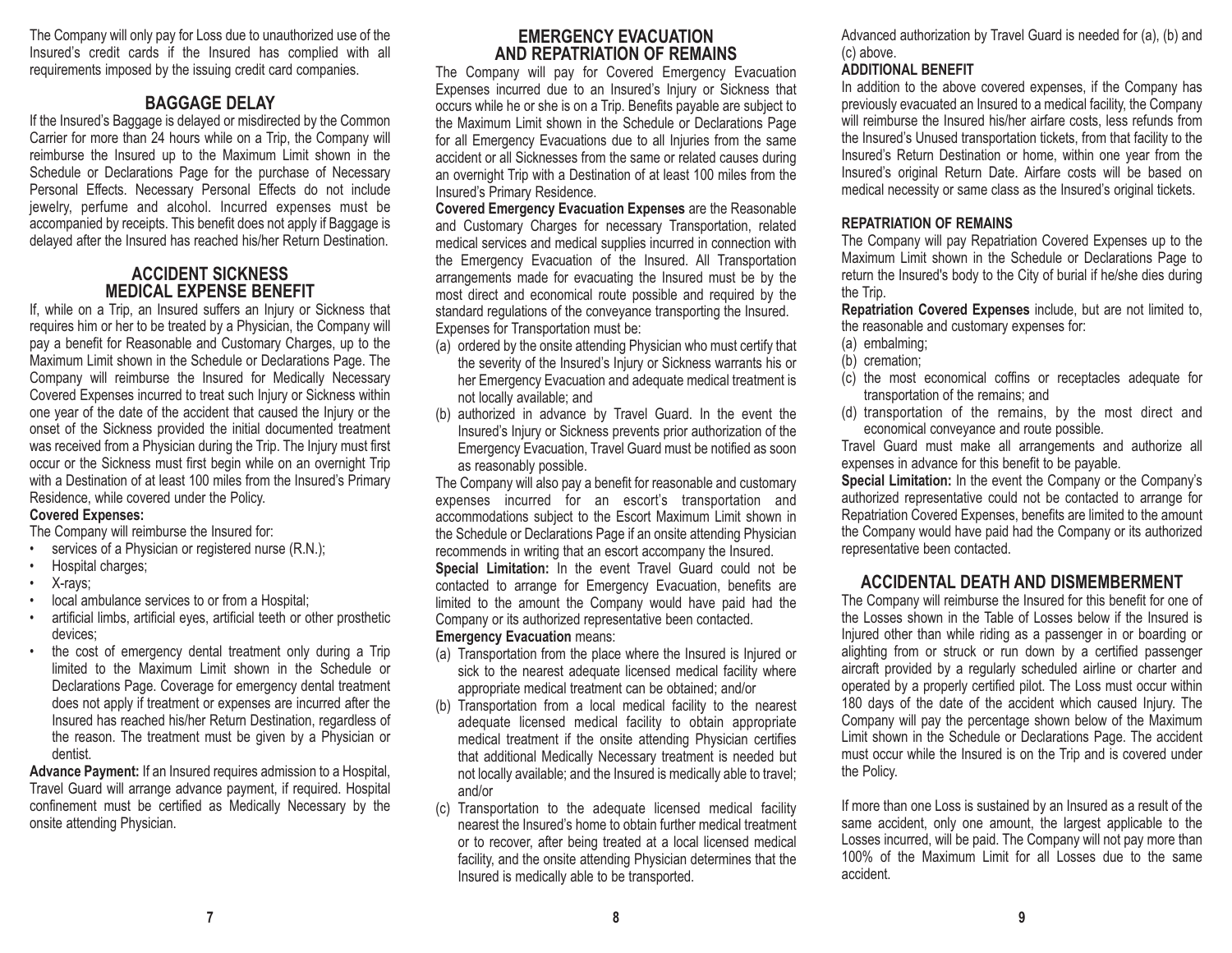#### **Table of Losses**

| Loss of | % of Maximum Limit |
|---------|--------------------|
|         |                    |
|         |                    |
|         |                    |
|         |                    |
|         |                    |
|         |                    |
|         |                    |
|         |                    |

"Loss" with regard to:

- (a) hand or foot means actual severance through or above the wrist or ankle joints; or
- (b) eye means entire and irrecoverable Loss of sight in that eye.

#### **EXPOSURE**

The Company will pay a benefit for covered Losses as specified above which result from an Insured being unavoidably exposed to the elements due to an accidental Injury during the Trip. The Loss must occur within 180 days after the event which caused the exposure.

#### **DISAPPEARANCE**

The Company will pay a benefit for Loss of life as specified above if the Insured's body cannot be located one year after a disappearance due to an accident during the Trip.

### **Section IIIDEFINITIONS**

**(Capitalized terms within this Certificate of Insurance are defined herein)**

*"Actual Cash Value"* means purchase price less depreciation. *"Baggage"* means luggage, travel documents, and personal possessions; whether owned, borrowed or rented, taken by the Insured on the Trip.

*"Business Partner"* means a person who: (1) is involved with the Insured or the Insured's Traveling Companion in a legal partnership; and (2) is actively involved in the daily management of the business.

*"Children" "Child"* means the Insured's natural, step, foster, adopted children or grandchildren of any age.

*"City"* means an incorporated municipality having defined borders and does not include the high seas, uninhabited areas or airspace. *"Common Carrier"* means an air, land or sea conveyance operated under a license for the transportation of passengers for hire and for which the Insured's ticket was purchased through the Travel Supplier.

*"Company"* means National Union Fire Insurance Company of Pittsburgh, Pa.

*"Complications of Pregnancy"* means conditions whose diagnoses are distinct from pregnancy but are adversely affected by pregnancy or are caused by pregnancy. These conditions include acute nephritis, nephrosis, cardiac decompensation, missed abortion and similar medical and surgical conditions of comparable severity. Complications of pregnancy also include nonelective cesarean section, ectopic pregnancy which is terminated and spontaneous termination of pregnancy, which occurs during a period of gestation in which a viable birth is not possible.

Complications of pregnancy do not include false labor, occasional spotting, Physician-prescribed rest during the period of pregnancy, morning sickness, hyperemesis gravidarum, preeclampsia and similar conditions associated with the management of a difficult pregnancy not constituting a nosologically distinct complication of pregnancy.

*"Cruise"* means a vacation on a cruise ship.

*"Declarations Page"* means the document showing the Insured's travel arrangements and insurance benefits.

*"Departure Date"* means the date on which the Insured is originally scheduled to leave on his/her Trip. This date is specified in the travel documents.

*"Destination"* means any place where the Insured expects to travel to on his/her Trip as shown on the travel documents.

*"Domestic Partner"* means an opposite or a same-sex partner who is at least 18 years of age and has met all of the following requirements for at least 6 months:

(a) resides with the Insured or Family Member; and

(b) shares financial assets and obligations with the Insured or Family Member.

The Company may require proof of the domestic partner relationship in the form of a signed and completed Affidavit of Domestic Partnership.

*"Eligible Person"* means a person who is a member of an eligible class of persons as described in the Description of Eligible Persons section of the Master Application.

*"Experimental or Investigative"* means treatments, devices or prescription medications which are recommended by a Physician, but are not considered by the medical community as a whole to be safe and effective for the condition for which the treatments, devices or prescription medications are being used. This includes any treatments, procedures, facilities, equipments, drugs, drug usage, devices or supplies not recognized as accepted medical practice, and any of those items requiring federal or other governmental agency approval not received at the time services are rendered.

*"Family Member"* means the Insured's, or Traveling Companion's spouse, civil union partner, Domestic Partner, Child, daughter-inlaw, son-in-law, brother, sister, mother, father, grandparent, stepgrandparent, grandchild, step-grandchild, step-child, step-brother, step-sister, step-parent, parent-in-law, brother-in-law, sister-in-law, aunt, step-aunt, uncle, step-uncle, niece, nephew, legal guardian, foster Child, ward, or legal ward.

*"Financial Default"* means the total cessation or partial suspension of operations due to insolvency, with or without the filing of a bankruptcy petition by a tour operator, Cruise line or airline.

*"Forfeited"* means the Insured's financial Loss of any whole or prorated prepaid, nonrefundable components of a Trip. *"Hospital"* means a facility that:

- (a) is operated according to law for the care and treatment of sick or Injured people;
- (b) has organized facilities for diagnosis and surgery on its premises or in facilities available to it on a prearranged basis;

(c) has 24 hour nursing service by registered nurses (R.N.'s); and

(d) is supervised by one or more Physicians available at all times. A hospital does not include:

- (a) a nursing, convalescent or geriatric unit of a hospital when a patient is confined mainly to receive nursing care;
- (b) a facility that is, other than incidentally, a clinic, a rest home, nursing home, convalescent home, home health care, or home for the aged; nor does it include any ward, room, wing, or other section of the hospital that is used for such purposes; or
- (c) any military or veterans hospital or soldiers home or any hospital contracted for or operated by any national government or government agency for the treatment of members or exmembers of the armed forces for which no charge is normally made.

*"Hotel"* means any establishment used for the purpose of temporary, overnight lodging for which a fee is paid and reservations are required.

*"Inaccessible"* means an Insured cannot reach his/her Destination by the original mode of transportation.

*"Inclement Weather"* means any severe weather condition which delays the scheduled arrival or departure of a Common Carrier or prevents the Insured from reaching his/her Destination when traveling by a rented or owned vehicle.

*"Initial Trip Payment"* means the first payment made to the Insured's Travel Supplier toward the cost of the Insured's Trip.

*"Injury/Injured"* means a bodily injury caused by an accident occurring while the Insured's coverage under the Policy is in force and resulting directly and independently of all other causes of Loss covered by the Policy. The injury must be verified by a Physician. *"Insured"* means an Eligible Person:

(a) for whom any required enrollment form has been completed;

(b) for whom any required plan cost has been paid;

- (c) for whom a Trip is scheduled; and
- (d) who is covered under the Policy.

*"Loss"* means Injury or damage sustained by the Insured as a consequence of one or more of the events against which the Company has undertaken to compensate the Insured.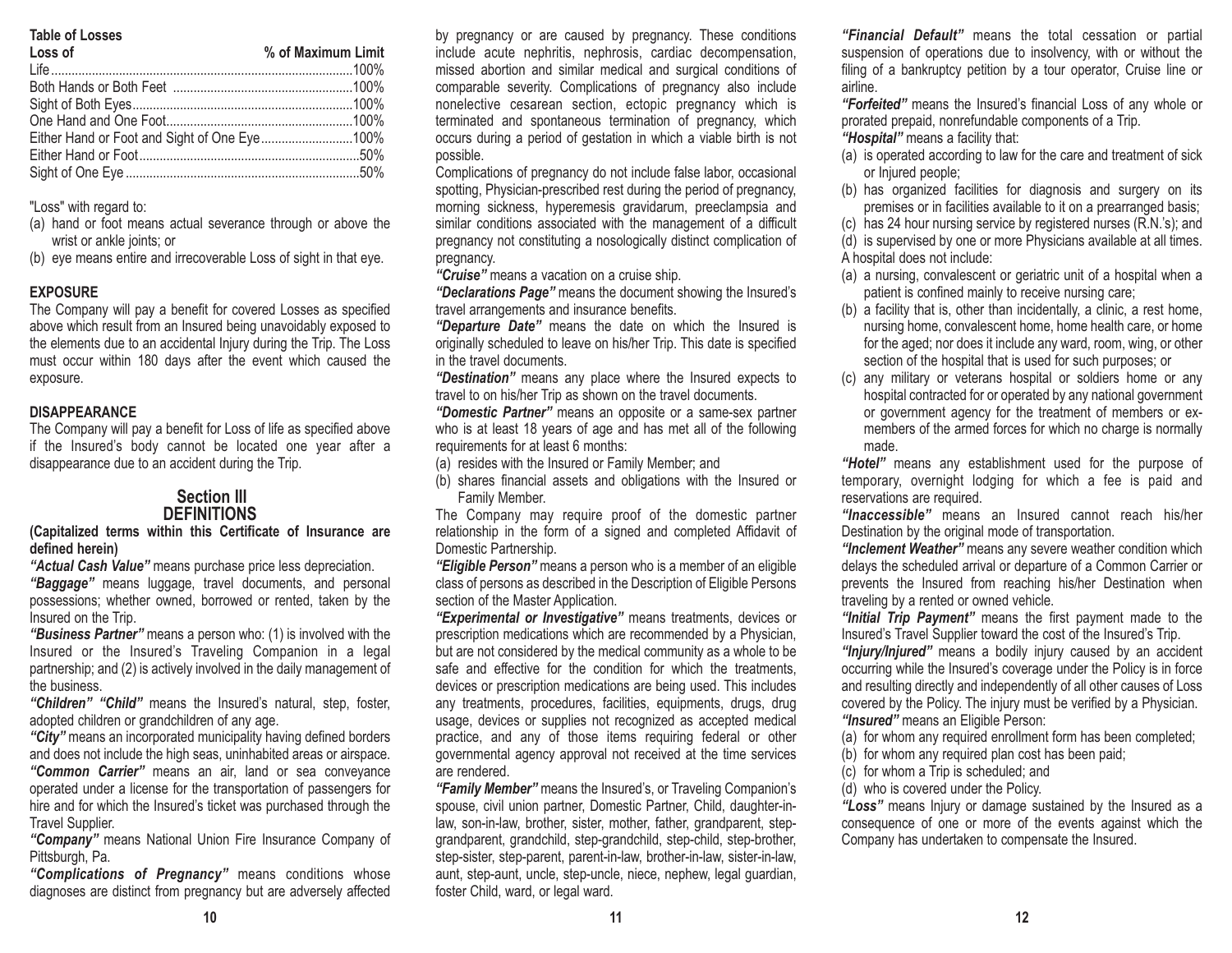*"Medically Necessary"* means that a treatment, service, or supply:

- (a) is essential for diagnosis, treatment, or care of the Injury or Sickness for which it is prescribed or performed;
- (b) meets generally accepted standards of medical practice;
- (c) is ordered by a Physician and performed under his or her care, supervision, or order; and
- (d) is not primarily for the convenience of the Insured, Physician, other providers or any other person.

*"Mental, Nervous or Psychological Disorder"* means a mental or nervous health condition including, but not limited to: anxiety, depression, neurosis, phobia, psychosis or any related physical manifestation.

*"Natural Disaster"* means a flood, hurricane, tornado, earthquake, volcanic eruption, fire, wildfire or blizzard that is due to natural causes.

*"Necessary Personal Effects"* means items, such as clothing and toiletry items, which are included in the Insured's Baggage and are required for the Insured's Trip.

*"Normal Pregnancy or Childbirth"* means a pregnancy or childbirth that is free of complications or problems.

*"Physician"* means a licensed practitioner of medical, surgical, dental, services or the healing arts including accredited Christian Science Practitioner, acting within the scope of his/her license. The treating physician cannot be the Insured, a Traveling Companion, a Family Member, a Business Partner or retained by the Policyholder.

*"Primary Residence"* means an Insured's fixed, permanent and main home for legal and tax purposes.

*"Reasonable Additional Expenses"* means expenses for meals, taxi fares, essential telephone calls and lodging which are necessarily incurred as the result of a Trip Delay and which are not provided by the Common Carrier or any other party free of charge. *"Reasonable and Customary Charges"* means expenses which:

- (a) are charged for treatment, supplies, or medical services Medically Necessary to treat the Insured's condition;
- (b) do not exceed the usual level of charges for similar treatment, supplies or medical services in the locality where the expenses are incurred; and
- (c) do not include charges that would not have been made if no insurance existed. In no event will the Reasonable andCustomary Charges exceed the actual amount charged.

*"Return Date"* means the date on which the Insured is scheduledto return to the point where the Trip started or to a different specified Return Destination. This date is specified in the travel documents.

*"Return Destination"* means the place to which the Insured expects to return from his/her Trip as shown in the enrollment form. *"Schedule"* means the Schedule of Benefits which is shown at thebeginning of the Certificate.

*"Sickness"* means an illness or disease diagnosed or treated by a Physician.

*"Strike"* means a stoppage of work which:

- (a) is announced, organized, and sanctioned by a labor union; and
- (b) interferes with the normal departure and arrival of a Common **Carrier**

This includes work slowdowns and sickouts. The Insured's Trip Cancellation coverage must be effective prior to when the strike is foreseeable. A strike is foreseeable on the date labor unionmembers vote to approve a strike.

*"Terrorist Incident"* means an act of violence by any person acting on behalf of or in connection with any organization which is generally recognized as having the intent to overthrow or influence the control of any government, that is deemed terrorism by the United States Government other than civil disorder or riot, that is not an act of war, declared or undeclared, that results in Loss of life or major damage to property.

*"Transportation"* means any land, sea or air conveyance required to transport the Insured during an Emergency Evacuation. Transportation includes, but is not limited to, air ambulances, land ambulances and private motor vehicles.

*"Travel Supplier"* means the tour operator, Hotel, rental company, Cruise line or airline that provides prepaid travel arrangements for the Insured's Trip.

*"Traveling Companion"* means a person or persons with whom the Insured has coordinated travel arrangements and intends to travel with during the Trip. A group or tour leader is not considered a traveling companion unless the Insured is sharing room accommodations with the group or tour leader.

*"Trip"* means a period of travel away from home to a Destination outside the Insured's City of residence; the purpose of the trip is business or pleasure and is not to obtain health care or treatment of any kind; the trip has defined Departure and Return Dates specified when the Insured applies; the trip does not exceed 30 days; travel is primarily by Common Carrier and only incidentally by private conveyance.

*"Trip Cost"* means the dollar amount of Trip payments or deposits paid by the Insured prior the Insured's Trip Departure Date and shown on any required enrollment form which is subject to cancellation penalties or restrictions. Trip cost will also include the cost of any subsequent prepaid payments or deposits paid by the Insured for the same Trip, after enrollment for coverage under this plan provided the Insured amends the enrollment form to add such subsequent payments or deposits and pays any required additional plan cost prior to the Insured's Departure Date.

*"Unforeseen"* means not anticipated or expected and occurring after the effective date of coverage.

*"Uninhabitable"* means (1) the building structure itself is unstable and there is a risk of collapse in whole or in part; (2) there is exterior or structural damage allowing elemental intrusion, such as rain, wind, hail or flood; (3) immediate safety hazards have yet to be cleared, such as debris or downed electrical lines; (4) the rental property is without electricity, gas, sewer service or water; or (5) the Destination is Inaccessible.

*"Unused"* means the Insured's financial Loss of any whole, partial or prorated prepaid, nonrefundable components of a Trip that are not depleted or exhausted.

#### **Section IV EXCLUSIONS AND LIMITATIONSGENERAL EXCLUSIONS**

This plan does not cover any loss caused by or resulting from:

- (a) intentionally self-inflicted Injury, suicide, or attempted suicide of the Insured, while sane or insane;
- (b) Normal Pregnancy or Childbirth, other than Unforeseen Complications of Pregnancy, or elective abortion of the Insured, a Traveling Companion or a Family Member;
- (c) participation in professional athletic events, motor sport or motor racing, including training or practice for the same;
- (d) mountaineering where ropes or guides are normally used. The ascent or descent of a mountain requiring the use of specialized equipment, including but not limited to pick-axes, anchors, bolts, crampons, carabineers and lead or top-rope anchoring equipment;
- (e) war or act of war, whether declared or not, participation in a civil disorder, riot or insurrection;
- (f) operating or learning to operate any aircraft, as student, pilot or crew;
- (g) air travel on any air-supported device, other than a regularly scheduled airline or air charter company;
- (h) commission of or attempt to commit a felony by the Insured;
- (i) Mental, Nervous or Psychological Disorder;
- (j) if the Insured's tickets do not contain specific travel dates (open tickets);
- (k) being under the influence of drugs or narcotics, unless administered upon the advice of a Physician or intoxication above the legal limit;
- (l) any loss that occurs at a time when this coverage is not in effect;
- (m) traveling for the purpose of securing medical treatment;
- (n) any Trip taken outside the advice of a Physician;
- (o) **PRE-EXISTING MEDICAL CONDITION EXCLUSION:** The Company will not pay for any loss or expense incurred as the result of an Injury, Sickness or other condition (excluding any condition from which death ensues) of an Insured, Traveling Companion, Business Partner or Family Member which, within the 60 day period immediately preceding and including the Insured's coverage effective date: (a) first manifested itself, worsened, became acute or had symptoms which would have prompted a reasonable person to seek diagnosis, care or treatment; (b) for which care or treatment was given or recommended by a Physician; (c) required taking prescription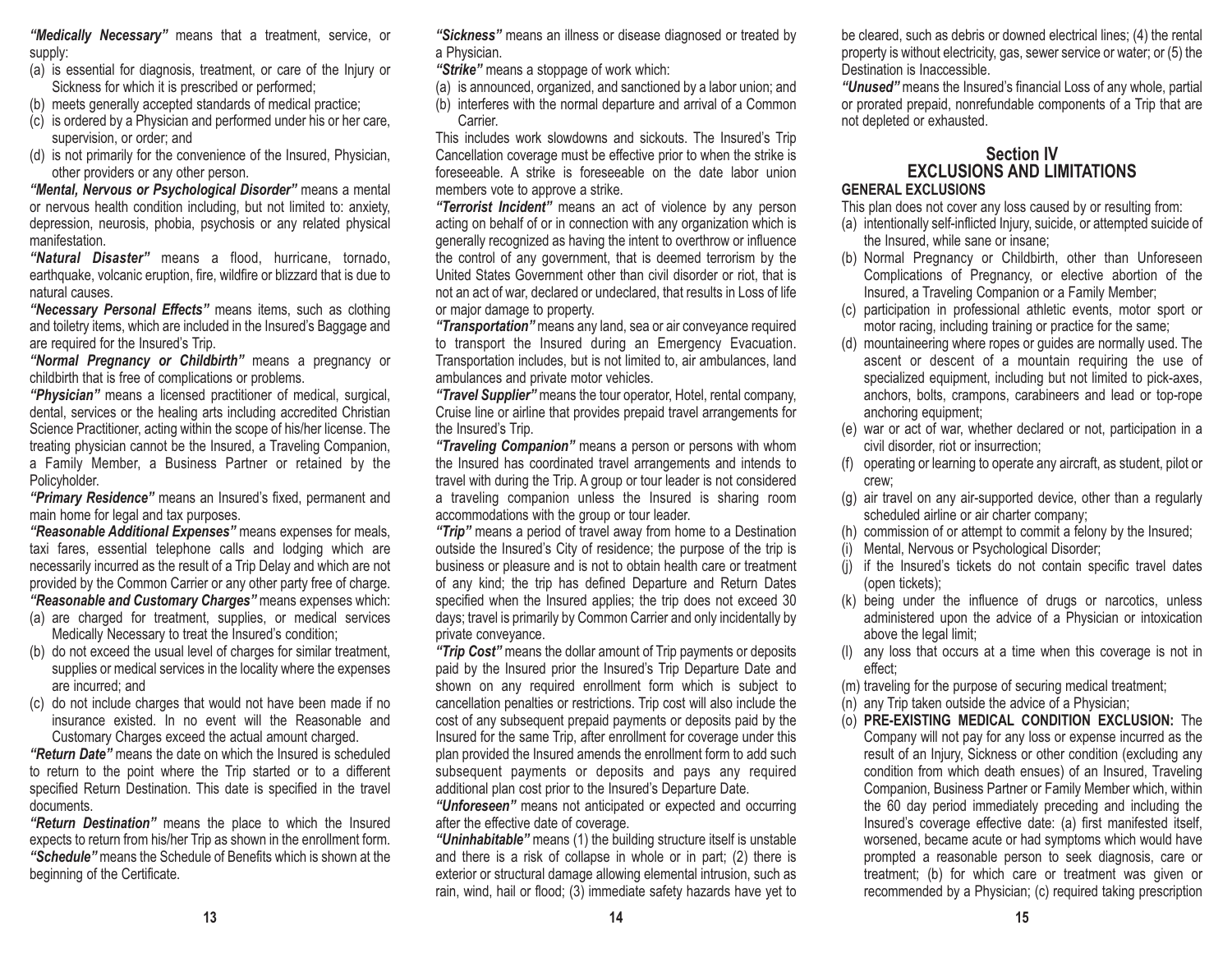drugs or medicines, unless the condition for which the drugs or medicines are taken remains controlled without any change in the required prescription drugs or medicines.

#### **PRE-EXISTING MEDICAL CONDITION EXCLUSION WAIVER**

The Company will waive the pre-existing medical condition exclusion if the following conditions are met:

- (1) This plan is purchased with Initial Trip Payment;
- (2) The amount of coverage purchased equals all prepaid nonrefundable payments or deposits applicable to the Trip at the time of purchase and the costs of any subsequent arrangements added to the same Trip are insured with payment or deposit for any subsequent Trip arrangements;
- (3) All Insured's are medically able to travel when this plan cost is paid.

This coverage will be terminated and no benefits will be paid under this Pre-existing Medical Condition Exclusion Waiver coverage if the full costs of all prepaid, nonrefundable Trip arrangements are not insured.

#### *The following exclusions also apply to Trip Cancellation and Trip Interruption:*

Unless otherwise provided by this plan Benefits will not be provided for any loss resulting (in whole or in part) from:

- (a) travel arrangements canceled by an airline, Cruise line or tour operator, except as provided elsewhere in the plan;
- (b) changes in plans by the Insured, a Family Member or Traveling Companion for any reason;
- (c) financial circumstances of the Insured, a Family Member or a Traveling Companion;
- (d) any government regulation or prohibition;
- (e) an event which occurs prior to the Insured's coverage Effective Date;
- (f) failure of any tour operator, Common Carrier, person or agency to provide the bargained-for travel arrangements or to refund money due the Insured;
- (g) Financial Default.

## *The following exclusions apply to Baggage/Personal Effects and Baggage Delay:*

Benefits will not be provided for any Loss, or damage to, caused by, or resulting in whole or in part from:

- (a) animals, rodents, insects or vermin;
- (b) bicycles (except when checked with a Common Carrier);
- (c) motor vehicles, aircraft, boats, boat motors, ATV's and other conveyances;
- (d) artificial prosthetic devices, false teeth, any type of eyeglasses, sunglasses, contact lenses or hearing aids;
- (e) keys, notes, securities, accounts, currency, deeds, food stamps, bills, or other evidences of debt, or tickets;
- (f) money, stamps, stocks and bonds, postal or money orders;
- (g) property shipped as freight, or shipped prior to the Departure Date;
- (h) contraband, illegal transportation or trade;
- (i) items seized by any government, government official or customs official;
- (j) defective materials or craftsmanship;
- (k) normal wear and tear;
- (l) deterioration.
- *The following exclusions also apply to the Accident Sickness Medical Expense Benefit:*

Unless otherwise provided by this plan Benefits will not be provided for the following:

- (a) routine physical examinations;
- (b) mental health care;
- (c) replacement of hearing aids, eye glasses, contact lenses and sunglasses;
- (d) routine dental care;
- (e) any service provided by the Insured, a Family Member or Traveling Companion;
- (f) alcohol or substance abuse or treatment for the same;
- (g) Experimental or Investigative treatment procedures;
- (h) care or treatment which is not Medically Necessary, except for related reconstructive surgery resulting from trauma, infection or disease;
- (i) coverage for Trips less than 100 miles from the Insured's Primary Residence.

*The following exclusion also applies to the Emergency Evacuation Benefit:*

(a) coverage for Trips less than 100 miles from the Insured's Primary Residence.

#### *The following exclusions also apply to Accidental Death and Dismemberment:*

- Benefits will not be provided for the following:
- (a) loss caused by or resulting directly or indirectly from Sickness or disease of any kind;
- (b) stroke or cerebrovascular accident or event, cardiovascular accident or event, myocardial infarction or heart attack, coronary thrombosis or aneurysm.

## **EXCESS INSURANCE LIMITATION**

The insurance provided by the Policy for all coverages except Trip Cancellation, Trip Interruption and Baggage & Personal Effects shall be in excess of all other valid and collectible insurance or indemnity. If at the time of the occurrence of any Loss payable under the Policy there is other valid and collectible insurance or indemnity in place, the Company shall be liable only for the excess of the amount of Loss, over the amount of such other insurance or indemnity and applicable deductible.

# **Section VPAYMENT OF CLAIMS**

**Claim Procedures: Notice of Claim:** The Insured must call Travel Guard as soon as reasonably possible, and be prepared to describe the Loss, the name of the company that arranged the Trip (i.e., tour operator, Cruise line, or charter operator), the Trip dates, purchase date and the amount that the Insured paid. Travel Guard will fill in the claim form and forward it to the Insured for his or herreview and signature. The completed form should be returned to Travel Guard, PO Box 47, Stevens Point, WI 54481 (telephone 1.866.385.4839).

All claims of California residents will be administered by AIG Claims Inc. All accident, health, and life claims will be administered by AIG Claims Inc., in those states where it is licensed.

**Claim Procedures: Proof of Loss:** The claim forms must be sent back to Travel Guard no more than 90 days after a covered Loss occurs or ends, or as soon after that as is reasonably possible. All claims under the Policy must be submitted to Travel Guard no later than one year after the date of Loss or insured occurrence or as soon as reasonably possible. If Travel Guard has not provided claim forms within 15 days after the notice of claim, other proofs of Loss should be sent to Travel Guard by the date claim forms would be due. The proof of Loss should include written proof of the occurrence, type and amount of Loss, the Insured's name, the participating organization name, and policy number. The Insured must return all unused, nonrefundable tickets.

**Payment of Claims: When Paid:** Claims will be paid as soon as Travel Guard receives complete proof of Loss and verification of age.

**Payment of Claims: To Whom Paid:** Benefits are payable to the Insured who applied for coverage and paid any required plan cost. Any benefits payable due to that Insured's death will be paid to the survivors of the first surviving class of those that follow:

- (a) the beneficiary named by that Insured and on file with Travel **Guard**
- (b) to his/her spouse, if living. If no living spouse, then
- (c) in equal shares to his/her living children. If there are none, then
- (d) in equal shares to his/her living parents. If there are none, then
- (e) in equal shares to his/her living brothers and sisters. If there are none, then
- (f) to the Insured's estate.

If a benefit is payable to a minor or other person who is incapable of giving a valid release, the Company may pay up to \$3,000 to a relative by blood or connection by marriage who has assumed care or custody of the minor or responsibility for the incompetent person's affairs. Any payment the Company makes in good faith fully discharges the Company to the extent of that payment.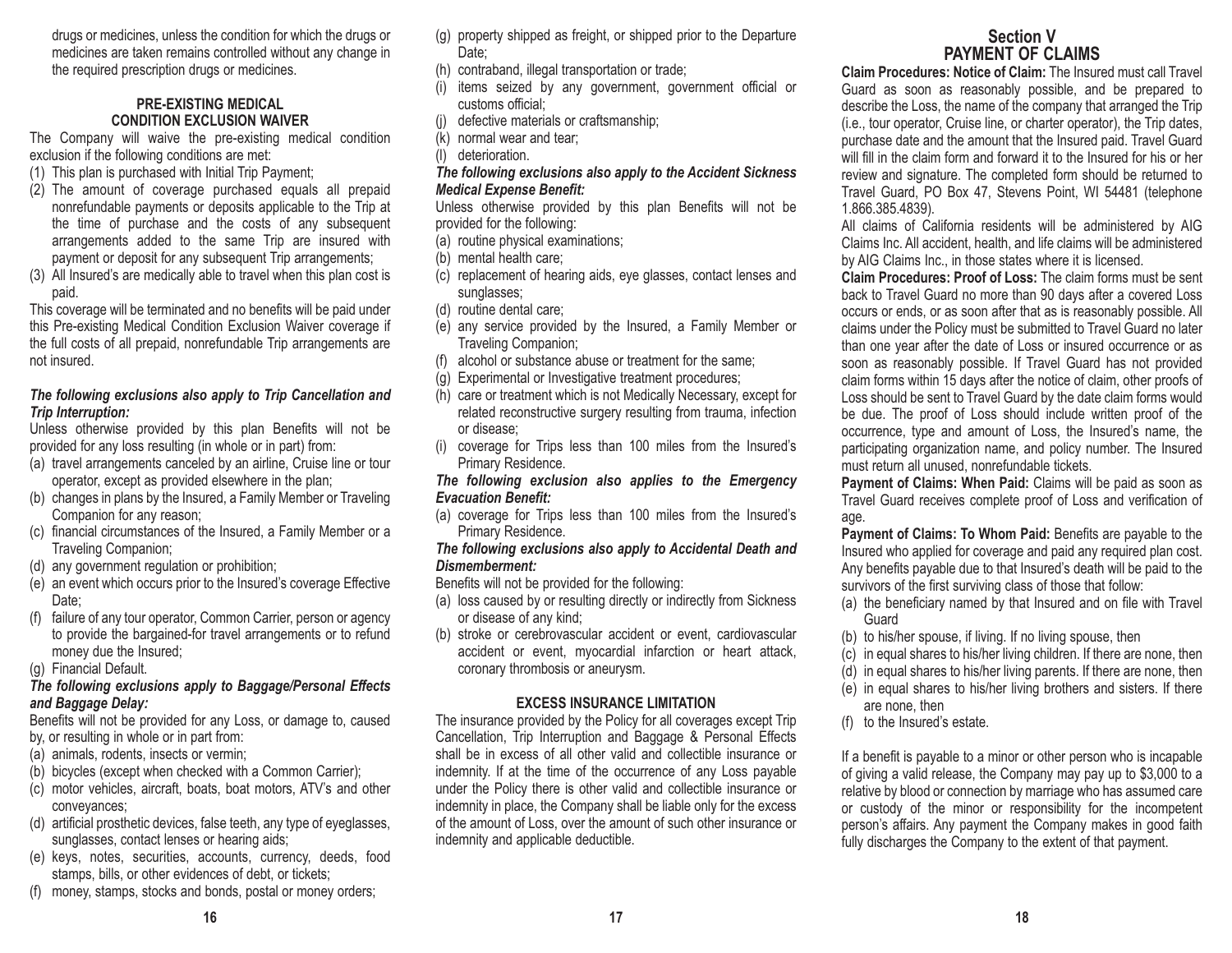Accident Sickness Medical Expense and Emergency Evacuation benefits may be payable directly to the provider. However, the provider: (a) must comply with the statutory provision for direct payment; and (b) must not have been paid from any other sources. **Trip Cancellation and Trip Interruption Proof of Loss:** The Insured must provide Travel Guard documentation of the cancellation or interruption and proof of the expenses incurred. The Insured must provide proof of payment for the Trip such as canceled check or credit card statements, proof of refunds received, copies of applicable tour operator or Common Carrier cancellation policies, and any other information reasonably required to prove the Loss. Claims involving Loss due to Sickness, Injury, or death require signed patient (or next of kin) authorization to release medical information and an attending Physician's statement. The Insured must provide Travel Guard with all unused air, rail, Cruise or other tickets if he/she is claiming the value of those unused tickets.

**Trip Delay Proof of Loss:** The Insured must provide Travel Guard documentation of the delay from the airline, Cruise line, etc., as to the reason for the delay and proof of the expenses incurred. The Insured must provide Travel Guard with all original receipts, copies of receipts or a list of the expenses incurred that gives the amount paid, what the payment was for, and the date of the payment. Claims involving Loss due to Sickness, Injury or death require signed patient (or next of kin) authorization to release medical information and an attending Physician's statement.

**Baggage and Personal Effects Proof of Loss:** The Insured must: (a) report theft Losses to police or other local authorities as soon as possible; (b) take reasonable steps to protect his/her Baggage from further damage and make necessary and reasonable temporary repairs; (The Company will reimburse the Insured for those expenses. The Company will not pay for further damage if the Insured fails to protect his/her Baggage); (c) allow the Company to examine the damaged Baggage and/or the Company may require the damaged item to be sent in the event of payment; (d) send sworn proof of Loss as soon as possible from date of Loss, providing amount of Loss, date, time, and cause of Loss, and a complete list of damaged or lost items; and (e) in the event of theft or unauthorized use of the Insured's credit cards, the Insured must notify the credit card company immediately to prevent further unlawful activity.

**Baggage Delay Proof of Loss:** The Insured must provide documentation of the delay or misdirection of Baggage by the Common Carrier and receipts for the Necessary Personal Effects purchases.

#### **The following provisions apply to Baggage/Personal Effects, and Baggage Delay:**

**Notice of Loss.** If the Insured's property covered under the Policy is lost or damaged, the Insured must:

(a) notify Travel Guard as soon as possible;

- (b) take immediate steps to protect, save and/or recover the covered property;
- (c) give immediate notice to the carrier or bailee who is or may be liable for the Loss or damage;
- (d) notify the police or other authority in the case of robbery or theft within 24 hours.

**Proof of Loss.** The Insured must furnish Travel Guard with proof of Loss. Proof of Loss includes police or other local authority reports or documentation from the appropriate party responsible for the Loss. It must be filed within 90 days from the date of Loss. Failure to comply with these conditions shall not invalidate any claims under the Policy.

**Settlement of Loss.** Claims for damage and/or destruction shall be paid immediately after proof of the damage and/or destruction is presented to Travel Guard. Claims for lost property will be paid after the lapse of a reasonable time if the property has not been recovered. The Insured must present acceptable proof of Loss and the value.

**Valuation.** The Company will not pay more than the Actual Cash Value of the property at the time of Loss. At no time will payment exceed what it would cost to repair or replace the property with material of like kind and quality.

**Disagreement Over Size of Loss.** If there is a disagreement about the amount of the Loss, either the Insured or the Company can make a written demand for an appraisal. After the demand, the Insured and the Company each select their own competent appraiser. After examining the facts, each of the two appraisers will give an opinion on the amount of the Loss. If they do not agree, they will select an arbitrator. Any figure agreed to by 2 of the 3 (the appraisers and the arbitrator) will be binding. The appraiser selected by the Insured is paid by the Insured. The Company will pay the appraiser it chooses. The Insured will share with the Company the cost for the arbitrator and the appraisal process.

**Benefit to Bailee.** This insurance will in no way inure directly or indirectly to the benefit of any carrier or other bailee.

**Accident Sickness Medical Expense, Emergency Evacuation & Repatriation of Remains and Accidental Death and Dismemberment Proof of Loss:** The Insured must provide Travel Guard with: (a) all medical bills and reports for medical expenses claimed; and (b) a signed patient authorization to release medical information to Travel Guard.

**The following provision applies to Trip Cancellation, Trip Interruption, Accident Sickness Medical Expense, Baggage Delay, Baggage/Personal Effects, Emergency Evacuation & Repatriation of Remains:**

**Subrogation** - To the extent the Company pays for a Loss suffered by an Insured, the Company will take over the rights and remedies the Insured had relating to the Loss. This is known as subrogation. The Insured must help the Company preserve its rights against those responsible for its Loss. This may involve signing any papers and taking any other steps the Company may reasonably require.

If the Company takes over an Insured's rights, the Insured must sign an appropriate subrogation form supplied by the Company. As a condition to receiving the applicable benefits listed above, as they pertain to this Subrogation provision, the Insured agrees, except as may be limited or prohibited by applicable law, to reimburse the Company for any such benefits paid to or on behalf of the Insured, if such benefits are recovered, in any form, from any Third Party or Coverage.

The Company will not pay or be responsible, without its written consent, for any fees or costs associated with the pursuit of a claim, cause of action or right by or on behalf of an Insured or such other person against any Third Party or Coverage.

**Coverage** - as used in this Subrogation section, means no fault motorist coverage, uninsured motorist coverage, underinsured motorist coverage, or any other fund or insurance policy (except coverage provided under the Policy to which this Certificate of Insurance is attached) and any fund or insurance policy providing the Policyholder with coverage for any claims, causes of action or rights the Insured may have against the Policyholder.

**Third Party** - as used in this Subrogation section, means any person, corporation or other entity (except the Insured, the Policyholder and the Company).

## **Section VIGENERAL PROVISIONS**

**Acts of Agents.** No agent or any person or entity has authority to accept service of the required proof of loss or demand arbitration on the Company's behalf nor to alter, modify or waive any of the provisions of the Policy.

**Company's Recovery Rights.** In the event of a payment under the Policy, the Company is entitled to all rights of recovery that the Insured, or the person to whom payment was made, has against another. The Insured must sign and deliver to the Company any legal papers relating to that recovery, do whatever is necessary to help the Company exercise those rights, and do nothing after the loss to harm the Company's rights. When an Insured has been paid benefits under the Policy but also recovers from another policy, the amount recovered from the other policy shall be held in trust for the Company by the Insured and reimbursed to the Company the extent of the Company's payment.

**Physical Examination and Autopsy.** The Company at its own expense has the right and opportunity to examine the person of any Insured whose Loss is the basis of claim under the Policy when and as often as it may reasonably require during the pendency of the claim and to perform an autopsy in case of death where it is not forbidden by law.

**Beneficiary Designation and Change.** The Insured's beneficiaries are the persons designated by the Insured and on file with Travel Guard or the beneficiaries as shown in the Payment of Claim: To Whom Paid provision.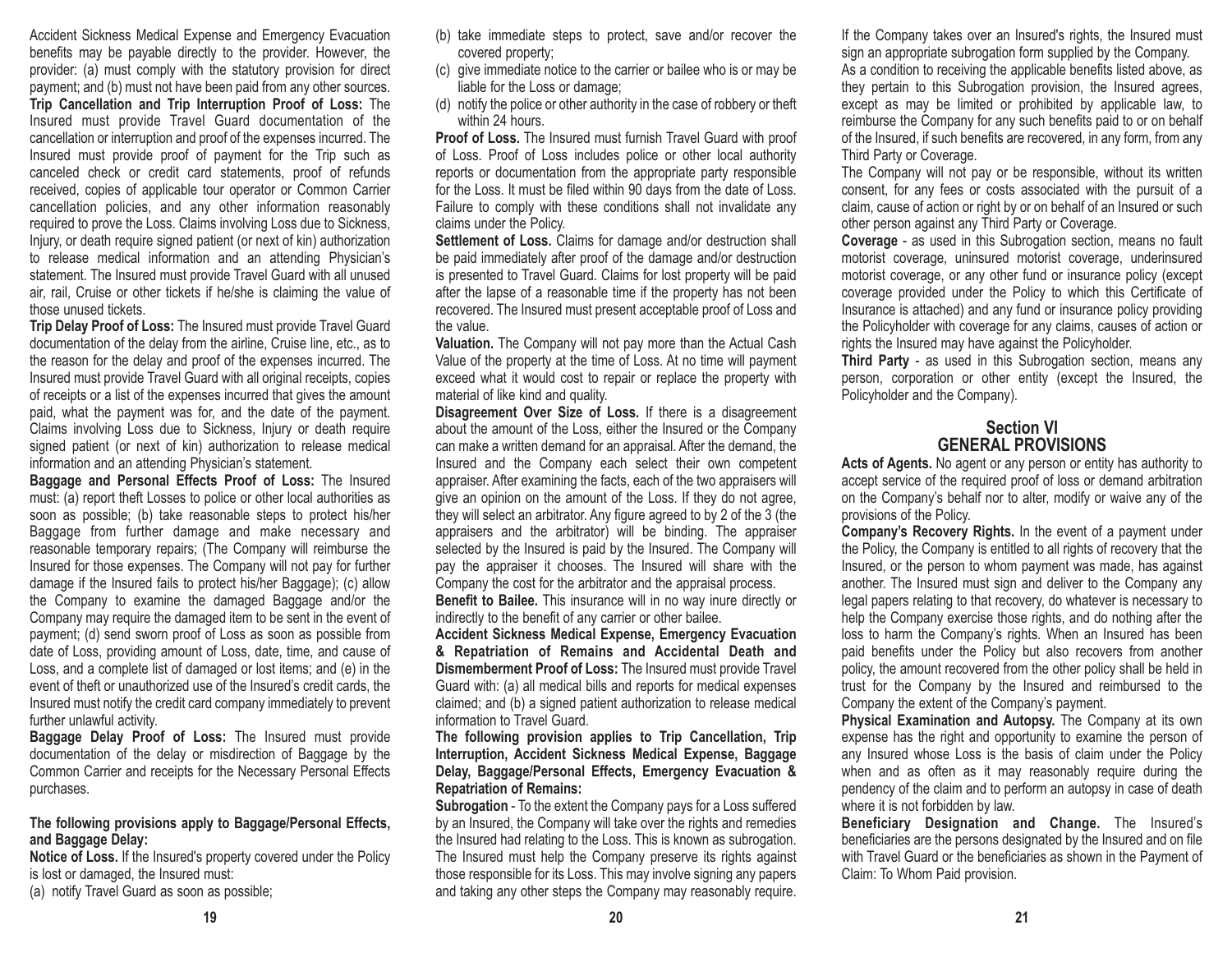An Insured over the age of majority and legally competent may change his or her beneficiary designation at any time, without the consent of the designated beneficiaries, unless an irrevocable designation has been made, by providing Travel Guard with a written request for change. When the request is received, whether the Insured is then living or not, the change of beneficiary will relate back to and take effect as of the date of execution of the written request, but without prejudice to the Company on account of any payment made by it prior to receipt of the request.

**Assignment.** An Insured may not assign any of his or her rights, privileges or benefits under the Policy.

**Misstatement of Age.** If premiums for the Insured are based on age and the Insured has misstated his or her age, there will be a fair adjustment of premiums based on his or her true age. If the benefits for which the Insured is insured are based on age and the Insured has misstated his or her age, there will be an adjustment of said benefit based on his or her true age. The Company may require satisfactory proof of age before paying any claim.

**Legal Actions.** No action at law or in equity may be brought to recover on the Policy prior to the expiration of 60 days after written proof of Loss has been furnished in accordance with the requirements of the Policy. No such action may be brought after the expiration of 3 years after the time written proof of loss is required to be furnished.

**Arbitration.** Notwithstanding anything in this coverage to the contrary, any claim arising out of or relating to this contract, or its breach, may be settled by arbitration, if mutually acceptable administered by the American Arbitration Association in accordance with its Commercial rules except to the extent provided otherwise in this clause. Judgment upon the award rendered in such arbitration may be entered in any court having jurisdiction thereof. All fees and expenses of the arbitration shall be borne by the parties equally. However, each party will bear the expense of its own counsel, experts, witnesses, and preparation and presentation of proofs. The arbitrators are precluded from awarding punitive, treble or exemplary damages, however so denominated. If more than one Insured is involved in the same dispute arising out of the same Policy and relating to the same Loss or claim, all such Insureds will constitute and act as one party for the purposes of the arbitration. Nothing in this clause will be construed to impair the rights of the Insureds to assert several, rather than joint, claims or defenses.

**Concealment or Fraud.** The Company does not provide coverage if the Insured has intentionally concealed or misrepresented any material fact or circumstance relating to the Policy or claim.

**Payment of Premium.** Coverage is not effective unless all premium due has been paid to Travel Guard prior to a date of Loss or insured occurrence.

**Termination of the Policy.** Termination of the Policy will not affect a claim for Loss if coverage was purchased while the Policy was in force.

**Transfer of Coverage.** Coverage under the Policy cannot be transferred by the Insured to anyone else.

# **STATE NOTICES**

## **Notice to Arkansas Residents:**

The Arbitration provision is amended to add that arbitration is nonbinding and voluntary.

The Disagreement over Size of Loss provision is amended to add that arbitration and appraisals are non-binding and voluntary.

The Legal Actions provision is amended to extend the time limit to five years.

The Subrogation provision is amended to add the following: The Company's right of subrogation will not be invoked until benefits to which the Insured is entitled under the Policy are paid to or on behalf of the Insured, and the Insured has been made whole and is fully compensated for damages.

#### **Notice to Connecticut Residents:**

The definition of Medically Necessary is deleted in its entirety and replaced with the following:

"Medically Necessary" means health care services that a physician, exercising prudent clinical judgment, would provide to a patient for the purpose of preventing, evaluating, diagnosing, or treating an illness, Injury, disease, or its symptoms, and that are (1) in accordance with generally accepted standards of medical practice; (2) clinically appropriate, in terms of type, frequency, extent, site, and duration and considered effective for the patient's illness, Injury, or disease; and (3) not primarily for the convenience of the patient, physician, or other health care provider and not more costly than an alternative service or sequence of services at least as likely to produce equivalent therapeutic or diagnostic results as to the diagnosis or treatment of that patient's illness, Injury, or disease. "Generally accepted standards of medical practice" means standards that are based on credible scientific evidence published in peer-reviewed medical literature generally recognized by the relevant medical community or otherwise consistent with the standards set forth in policy issues involving clinical judgment. The following definitions are added:

"Intoxication" means a person with an elevated blood alcohol content of a ratio of alcohol in the blood of such person that is eight-hundredths of one per cent or more of alcohol, by weight or such person has sustained such Injury while under the influence of intoxicating liquor or any drug or both.

"Riot" means a tumultuous disturbance of the public peace by three or more persons assembled together and acting with a common intent.

The General Exclusions relating to suicide and Mental, Nervous and Psychological Disorders do not apply to the medical benefits. The General Exclusion relating to use of drugs is deleted in its entirety and replaced with the following: "voluntary use of any controlled substance as defined in Title II of the Comprehensive Drug Abuse Prevention and Control Act of 1970, as now or hereafter amended, unless as prescribed by his physician for the Insured;"

The General Exclusion relating to Experimental or Investigative treatment or procedures is amended to add the following:

"unless such treatment or procedure has successfully completed a phase III clinical trial of the federal Food and Drug Administration;" The Medical Expense exclusion relating to alcohol or substance abuse is amended to read " Intoxication or voluntary use of any controlled substance as defined in Title II of the Comprehensive Drug Abuse Prevention and Control Act of 1970, as now or hereafter amended, unless as prescribed by his physician for the Insured".

The Pre-existing Medical Condition exclusion is deleted and replaced with the following: The Company will not pay for any loss or expense incurred as the result of an Injury, Sickness or other condition (excluding any condition from which death ensues) of an Insured, Traveling Companion, Business Partner or Family Member for which medical advice, diagnosis, care or treatment was recommended or received within 60 days immediately preceding the Insured's coverage effective date.

The Excess Insurance Limitation provision does not apply to the health benefits.

The Medical Expense Payment of Loss provision is amended to add the following provision regarding appeals for medical claims which have been denied.

If your medical claim is denied in whole or in part by the Company based on medical necessity or refusal by the Company to precertify, you may appeal the denial to the Commissioner of Insurance. Your appeal to the Commissioner must be made within sixty (60) days of your receipt the Company's final written notice of denial. Your written appeal must be submitted on forms provided by and prescribed by the Department of Insurance and must include a general release, executed by You, of all pertinent medical records and a filing fee of twenty-five dollars (\$25).The decision by the Department of Insurance is final and binding.

The "Arbitration" provision is amended to add "Arbitration is voluntary and non-binding.

The "Insurance with Other Insurers" provision is deleted in its entirety.

#### **Notice to District of Columbia Residents:**

The definition of Domestic Partner is amended as follows:"Domestic Partner" means a person with whom an individual maintains a committed familial relationship characterized by mutual caring and the sharing of a mutual residence. Each partner must be at least 18 years old and competent to contract, be the sole Domestic Partner of the other person and not be married. The definition of Medically Necessary is amended to add: "The fact that a Physician may prescribe, order, recommend or approve a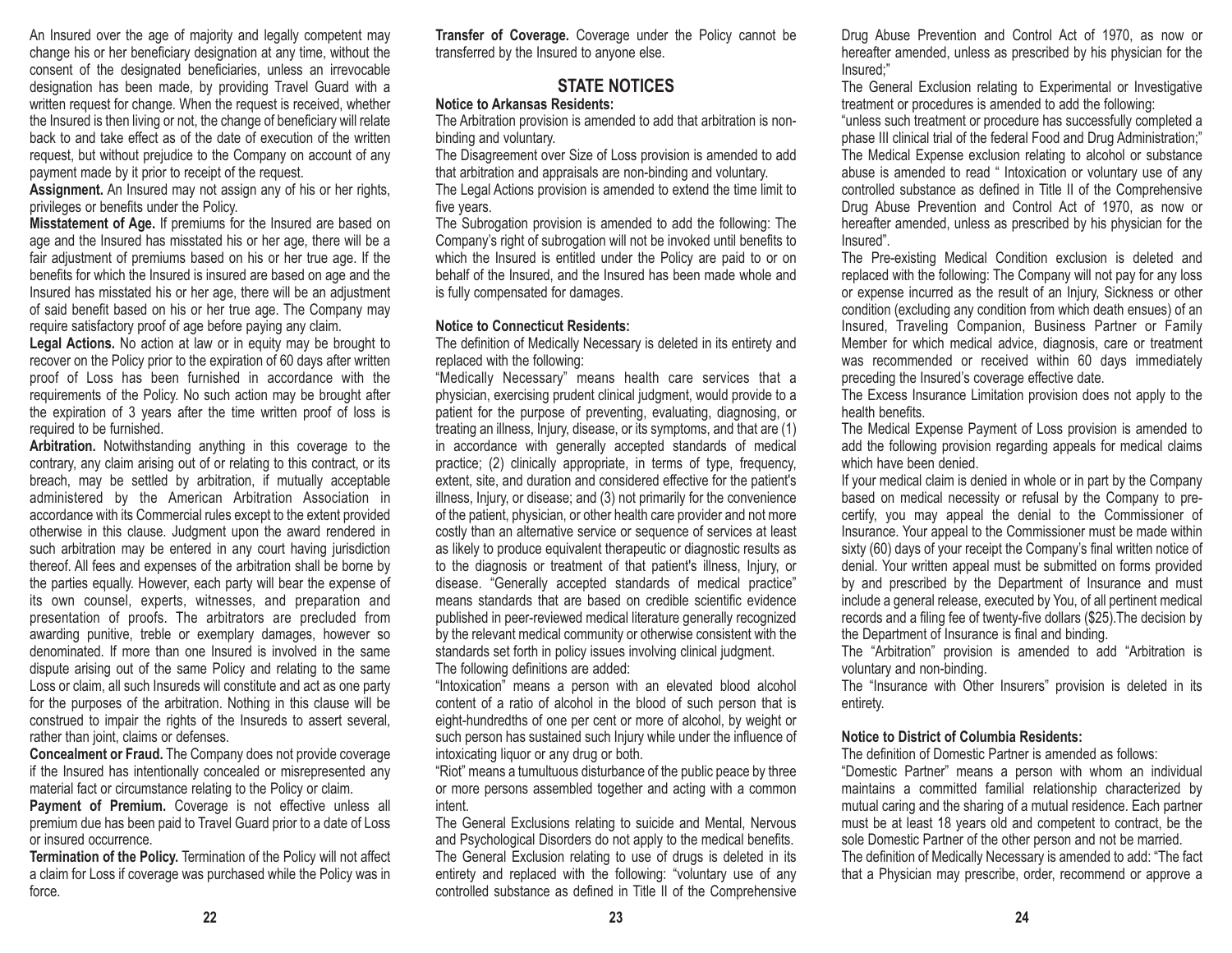service or supply does not of itself make it Medically Necessary or covered by this plan."

The General Exclusions for Mental, Nervous & Psychological Disorder and use of drugs, narcotics or alcohol are amended to add "except as state mandates".

The Pre-existing Medical Condition Exclusion is amended as follows:

PRE-EXISTING MEDICAL CONDITION EXCLUSION: TheCompany will not pay for any loss or expense incurred as the result of an Injury, Sickness or other condition (excluding any condition from which death ensues) of an Insured, Traveling Companion, Business Partner or Family Member which, within the 60 day period immediately preceding and including the Insured's coverage effective date: (a) first manifested itself, worsened or became acute or had symptoms which would have prompted a person to seek diagnosis, care or treatment; (b) for which care or treatment was given or recommended by a Physician; (c) required taking prescription drugs or medicines, unless the condition for which the drugs or medicines are taken remains controlled without any change in the required prescription drugs or medicines.

#### **Notice to Idaho Residents:**

The Fifteen Day Look is amended to state "the Company will refund premium paid within 30 days of receiving notice of cancellation."

Item (c) of the General Exclusions is amended to remove the following: motor sport.

The Pre-Existing Medical Condition Exclusion is deleted in its entirety and replaced with the following language:

The Company will not pay for any loss or expense incurred as the result of an Injury, Sickness or other condition of an Insured, which, within the 60 day period immediately preceding the Insured's coverage effective date: (a) would have prompted an ordinarily prudent person to seek medical advise, diagnosis, care or treatment; or (b) for which medical advice, diagnosis, care or treatment was given or recommended by a Physician.

#### **Notice to Iowa Residents:**

The Arbitration provision is deleted in its entirety.

## **Notice to Maryland Residents:**

The last sentence of Legal Action provision of the Certificate is amended to remove "No such action may be brought after the expiration of 3 years after the time written proof of loss is required to be furnished". It is replaced with the following "No such action may be brought after the expiration of 3 years from the date the loss accrues".

#### **Notice to Mississippi Residents:**

The Physical Examination and Autopsy Provision is deleted in its entirety.

## **Notice to Nevada Residents:**

The Medical Expense Benefit is amended to remove the following language from the provision:

"This coverage does not apply to medical expenses incurred by any Child born during the Trip."

It is replaced with the following language.

"Children born during the Trip are covered for medical expenses for the first 31 days from the moment of birth at no additional expense. Continuation of coverage until the end of the Trip will be subject to notification of the birth and payment of any applicable premium." The General Exclusions section is amended to delete the following exclusion: "use of drugs, narcotics or alcohol, unless administered upon the advice of a Physician.

The "Payment of Claims: When Paid" provision is deleted and replaced with the following:

Payment of Claims: Claims will be approved or denied within 30 days after Travel Guard receives the claim. If the claim is approved Travel Guard will pay the claim within 30 days after its approval. If the approved claim is not paid within that period, Travel Guard will pay interest on the claim at the rate equal to the prime rate at the largest bank in Nevada, as ascertained by the commissioner of financial institutions, on January 1 or July 1 as the case may be, immediately preceding the date of the transaction, plus 2 percent, upon all money from the time it becomes due.

The "Claim Procedures: Proof of Loss" provision is amended to add the following:

If Travel Guard requires additional information or time to approve or deny a claim, it will notify the Insured within 20 days after receipt of the claim, and at least once every 30 days thereafter until the claim is approved or denied. The notice will contain the reason why the additional information or time is required. Travel Guard will approve or deny the claim within: 30 days after it receives the additional information; or 31 days after the last timely notice was provided.

## **Notice to North Carolina Residents:**

The following notice is added: "This plan includes all of the applicable benefits mandated by the North Carolina Insurance Code, but is issued under a group master policy located in another state and may be governed by that state's laws."

The definition of Hospital is deleted in its entirety and replaced with the following:

"Hospital" means a facility that:

- (a) is operated according to law, including North Carolina state hospitals, for the care and treatment of sick or Injured people;
- (b) has organized facilities for diagnosis and surgery on its premises or in facilities available to it on a prearranged basis;
- (c) has 24 hour nursing service by registered nurses (R.N.'s); and
- (d) is supervised by one or more Physicians available at all times.

A Hospital does not include:

- (a) a nursing, convalescent or geriatric unit of a hospital when a patient is confined mainly to receive nursing care;
- (b) a facility that is, other than incidentally, a clinic, a rest home, nursing home, convalescent home, home health care, or home for the aged; nor does it include any ward, room, wing, or other section of the hospital that is used for such purposes; or
- (c) any military or veterans hospital or soldiers home or any hospital contracted for or operated by any national government or government agency for the treatment of members or exmembers of the armed forces for which no charge is made.

The Pre-existing Medical Conditions exclusion is amended to delete reference to "first manifested" and to replace "a reasonable person" with "a person".

The time period in the Proof of Loss provision is amended to 180 days.

The Subrogation provision does not apply to medical and accident benefits.

### **Notice to North Dakota Residents:**

The Effective & Termination Date provision is amended to replace the Termination Date time frames of 11:59 p.m. with 12:01 a.m. where applicable including the Master PO application.

#### **Notice to Rhode Island Residents:**

The Arbitration provision is amended to add: Not binding for Medical or Accidental Death benefits.

## **Notice to South Carolina Residents:**

The Notice of Claims Provision is amended as follows:

The Insured must call or provide Travel Guard with written notice of claim within twenty days or as soon as reasonably possible after a covered loss, and be prepared to describe the Loss, the name of the company that arranged the Trip (i.e., tour operator, Cruise line, or charter operator), the Trip dates, purchase date, policy number and the amount that the Insured paid. Travel Guard will fill in the claim form and forward it to the Insured for his or her review andsignature. The completed form should be returned to Travel Guard, PO Box 47, Stevens Point, WI 54481 (telephone 1.866.385.4839). The Proof of Loss provision is amended to state that the claim forms will be provided within 15 days of receipt of the notice of claim and the Proof of Loss time frame will be extended if theInsured is legally incapacitated.

The "Physical Examination and Autopsy" provision is amended to add: "The autopsy of a South Carolina resident must be performed in the state of South Carolina."

The "Legal Actions" provision is amended to replace the expiration period of 3 years with 6 years.